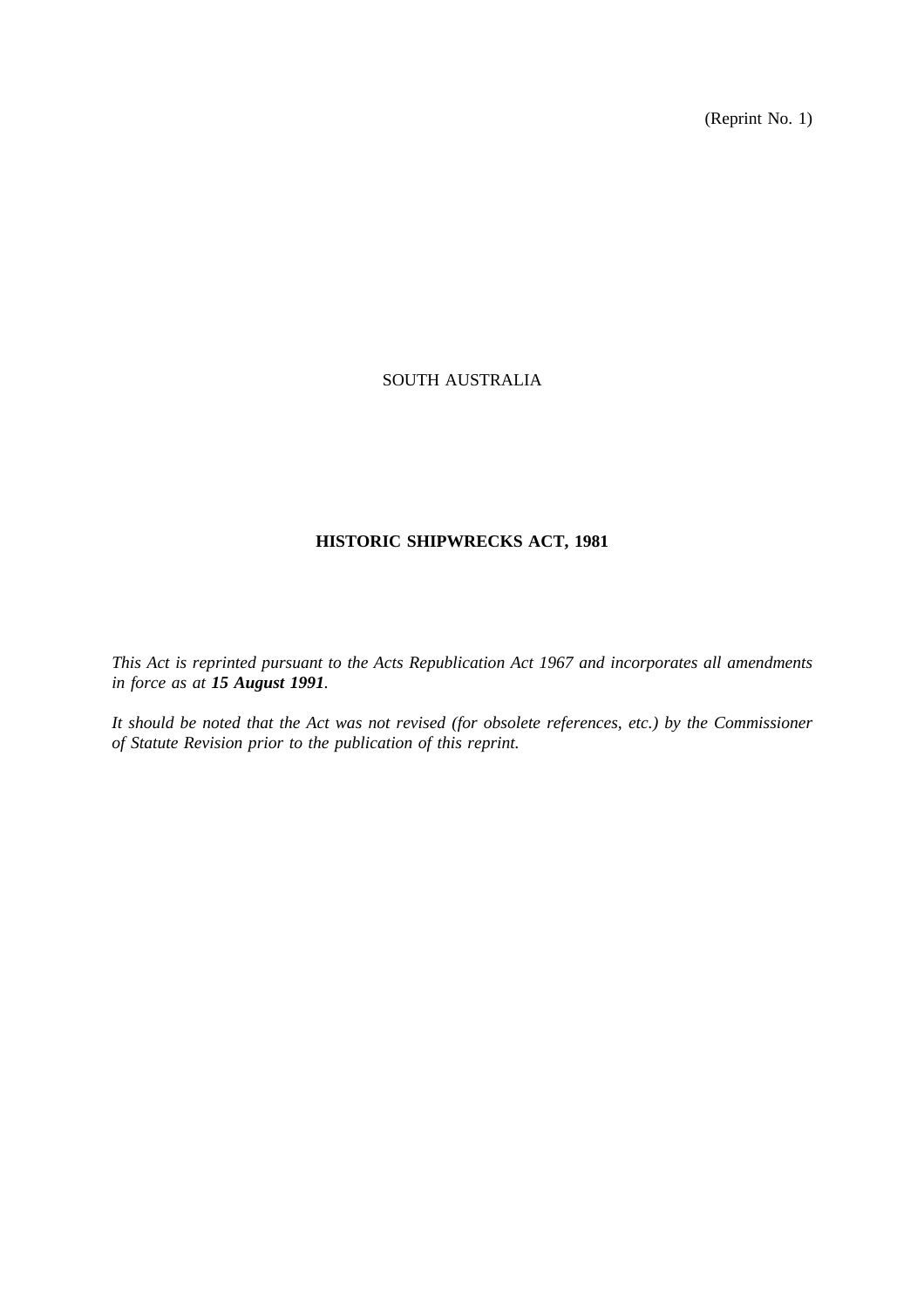### **SUMMARY OF PROVISIONS**

# PART I

# PRELIMINARY

#### Section

- 1. Short title
- 2. Commencement
- 3. Interpretation
- 4. Act to bind Crown

## PART II

## PROTECTION OF HISTORIC SHIPWRECKS AND RELICS

- 5. Certain shipwrecks and relics may be declared to be historic
- 6. Provisional declaration that shipwrecks and relics are historic
- 7. Protected zones
- 8. Further publication of notices
- 9. Notice of location of historic shipwrecks and relics
- 10. Power of Minister to ascertain location of historic shipwrecks and relics
- 11. Power of Minister to give directions in relation to custody of historic shipwrecks and relics
- 12. Register of Historic Shipwrecks
- 13. Prohibition of certain action in relation to historic shipwrecks and relics
- 14. Regulations may prohibit certain activities in protected zone
- 15. Permits for exploration or recovery of shipwrecks and relics
- 16. Defences
- 17. Discovery of shipwrecks and relics to be notified
- 18. Rewards

#### PART III

#### MISCELLANEOUS

- 19. Arrangements for Commonwealth authorities to perform functions in relation to historic shipwrecks and relics
- 20. Power of Minister to vest property in historic shipwrecks and relics in the Crown
- 21. Appointment of inspectors
- 22. Powers of inspectors
- 23. Arrest without warrant
- 24. Seizure and forfeiture<br>25 Prosecution of offence
- Prosecution of offences
- 26. Certificate by Minister to be evidence<br>27. Delegation
- Delegation
- 28. Notices
- 29. Regulations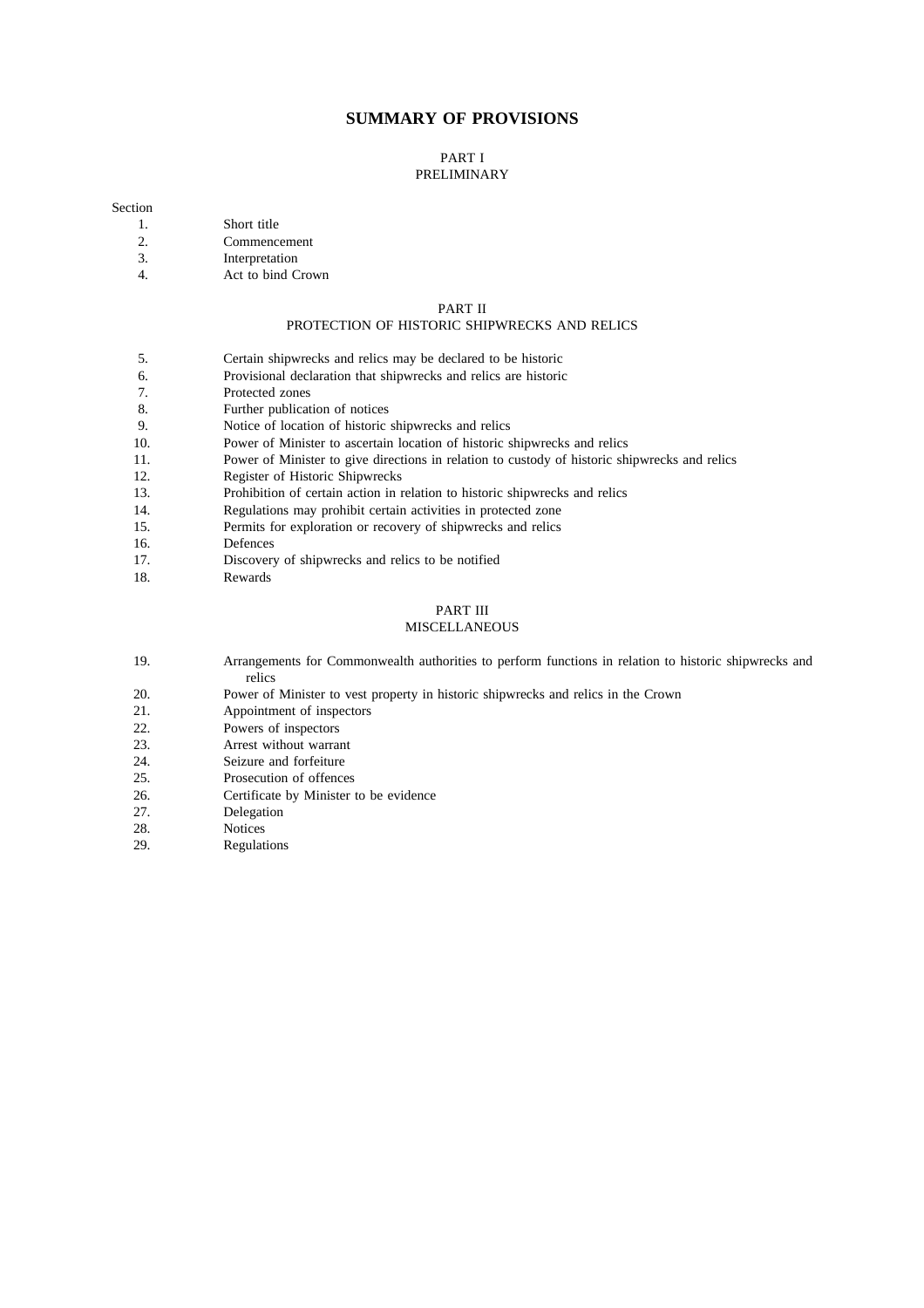# **HISTORIC SHIPWRECKS ACT, 1981**

being

Historic Shipwrecks Act, 1981, No. 76 of 1981 [Assented to 19 November  $1981$ ]<sup>1</sup>

as amended by

Historic Shipwrecks Act Amendment Act, 1983, No. 81 of 1983 [Assented to 24 November 1983]

*Note: Asterisks indicate repeal or deletion of text. For further explanation see Appendix*.

<sup>1</sup> Came into operation 3 December 1981: *Gaz*. 3 December 1981, p. 2206.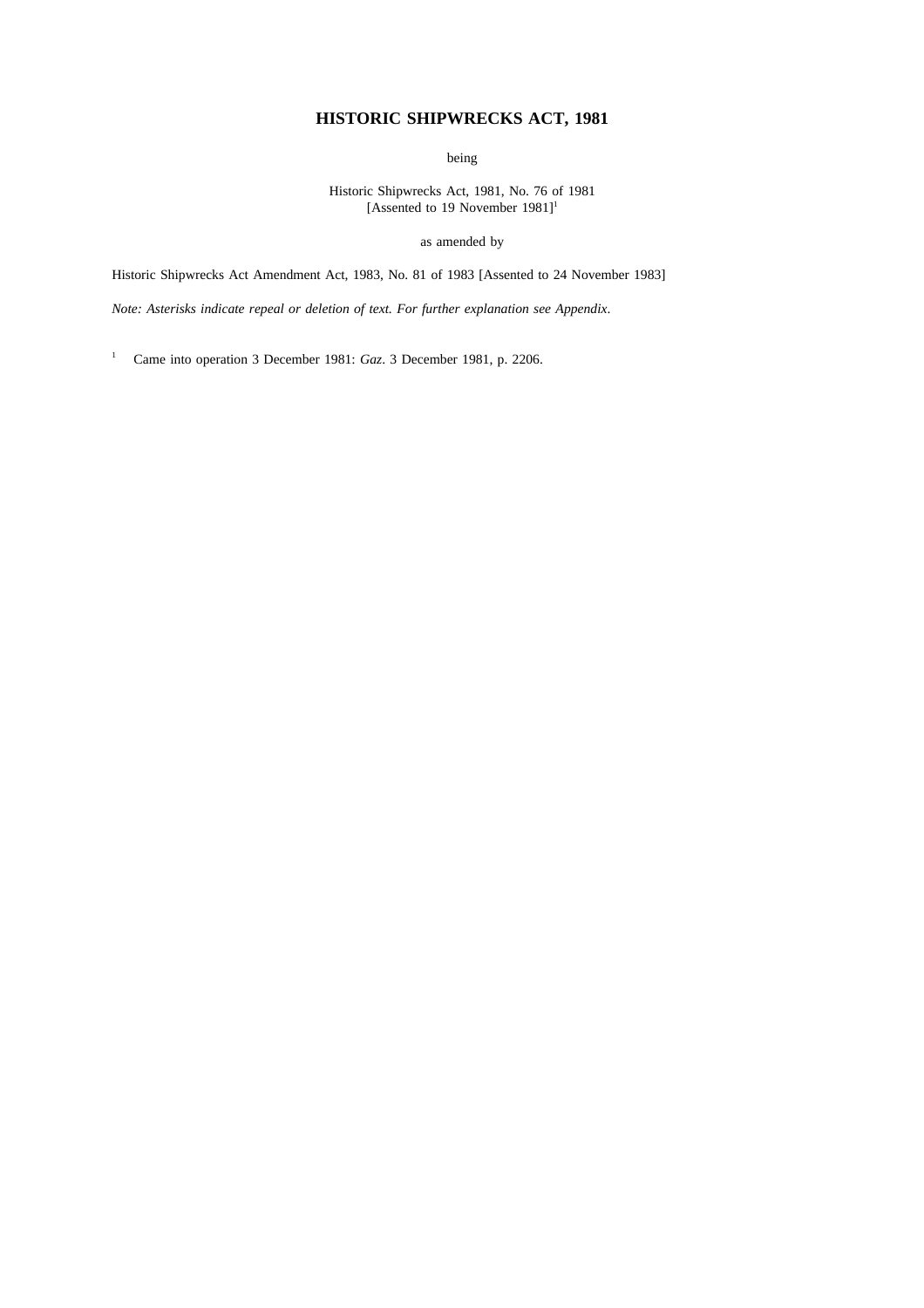### **An Act relating to the protection of certain shipwrecks and relics of historic significance.**

BE IT ENACTED by the Governor of the State of South Australia, with the advice and consent of the Parliament thereof, as follows:

## PART I

## PRELIMINARY

### **Short title**

**1.** This Act may be cited as the *Historic Shipwrecks Act, 1981*.

### **Commencement**

**2.** This Act shall come into operation on a day to be fixed by proclamation.

#### **Interpretation**

**3.** (1) In this Act, unless the contrary intention appears—

"the Commonwealth Act" means the *Historic Shipwrecks Act 1976* of the Commonwealth:

"historic relic" means—

- *(a)* an article to which a notice in force under section 5(2) applies;
- *(b)* an article to which a notice in force under section 6(2) applies:

"historic shipwreck" means—

- *(a)* the remains of a ship to which a notice in force under section 5(1) applies;
- or
- *(b)* an article or articles to which a notice in force under section 6(1) applies:

"inspector" means a person appointed as an inspector under section 21 or a member of the Police Force:

"protected zone" means a protected zone constituted under and by virtue of section 7:

"Register" means the Register of Historic Shipwrecks kept under section 12:

\*\*\*\*\*\*\*\*\*\*

"ship" includes any vessel used in navigation by water:

"territorial waters of the State" means—

- *(a)* waters within the limits of the State;
- or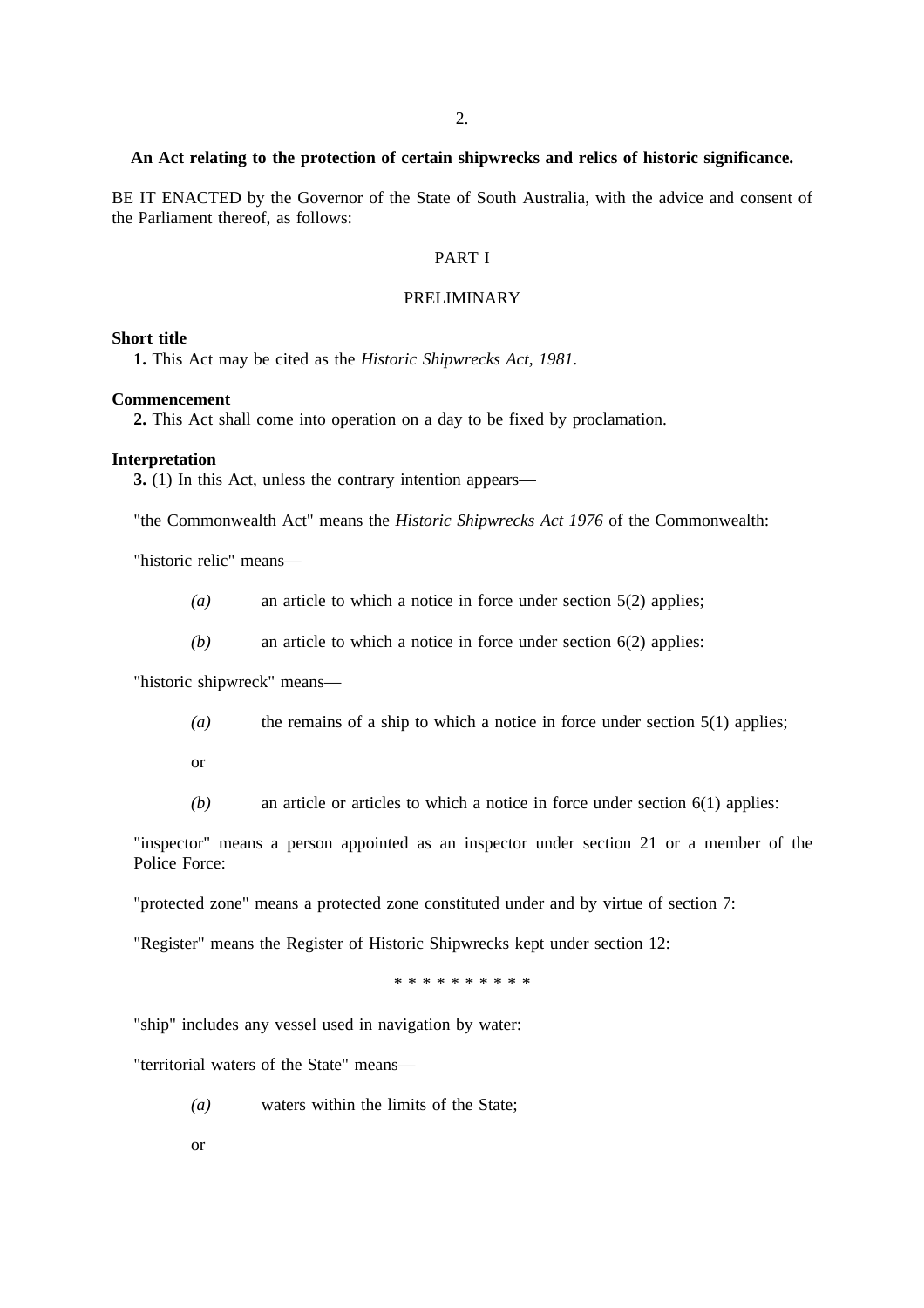*(b)* waters adjacent to the State being waters to which the Commonwealth Act does not apply.

(2) A reference in this Act to the remains of a ship, or to an article or articles being situated in, or having been removed from, any waters includes a reference to the remains of a ship or to an article or articles—

*(a)* being situated in or forming part of, or having been removed from, as the case may be, the surface or subsoil of land submerged by those waters;

or

*(b)* being situated on or forming part of, or having been removed from, as the case may be, a reef in those waters.

(3) A thing shall not be taken not to be an article for the purposes of this Act by reason that it is attached to the remains of a ship, to a reef or, to the subsoil of submerged land.

(4) A reference in this Act to an article associated with a ship shall be construed as a reference to an article that appears to have formed part of, to have been installed or carried on, or to have been constructed or used by a person associated with, a ship.

### **Act to bind Crown**

**4.** This Act binds the Crown.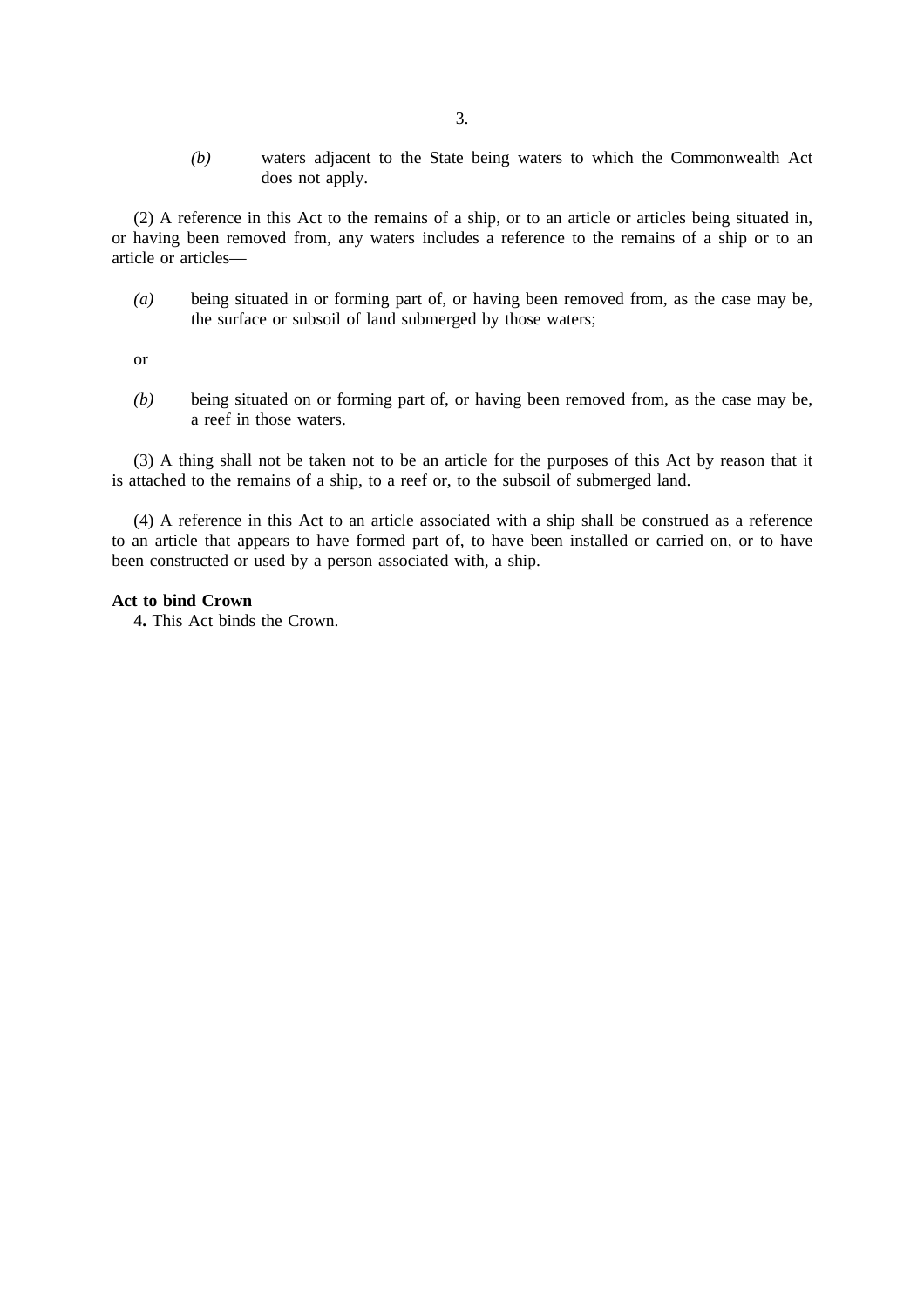#### PART II

## PROTECTION OF HISTORIC SHIPWRECKS AND RELICS

#### **Certain shipwrecks and relics may be declared to be historic**

**5.** (1) Where the Minister is of the opinion that the remains of a ship that are situated in territorial waters of the State are of historic significance, he may, by notice published in the *Gazette*, declare those remains to be a historic shipwreck.

(2) Where the Minister is of the opinion that a particular article that was, or particular articles that were, associated with a ship, or all articles that were associated with a particular ship, being an article that is, or articles that are, situated in territorial waters of the State, is or are of historic significance, he may, by notice published in the *Gazette*, declare the article or articles to be a historic relic or historic relics.

(3) The Minister may make a declaration under subsection (1) or (2) in relation to any part of the remains of a ship that has, or in relation to any article or articles that has or have, been removed from territorial waters of the State in like manner as he may make a declaration under that subsection in relation to the remains of a ship, or in relation to an article or articles, situated in those waters.

- (4) Where—
- *(a)* a declaration has been made under this section in relation to the remains of a ship or an article that were or was situated in any waters;

and

*(b)* after the making of the declaration any part of those remains or that article is removed from those waters

the declaration continues to apply, subject to any amendment or revocation of the declaration, in relation to that part of those remains or in relation to that article notwithstanding its removal from those waters.

#### **Provisional declaration that shipwrecks and relics are historic**

**6.** (1) Where it appears to the Minister that an article or articles appearing to be the remains of a ship that is or are situated in territorial waters of the State may be of historic significance, he may, by notice published in the *Gazette*, provisionally declare the article or articles to be a historic shipwreck.

(2) Where it appears to the Minister that a particular article that is, or particular articles that are, situated in territorial waters of the State—

*(a)* may have been associated with a ship;

and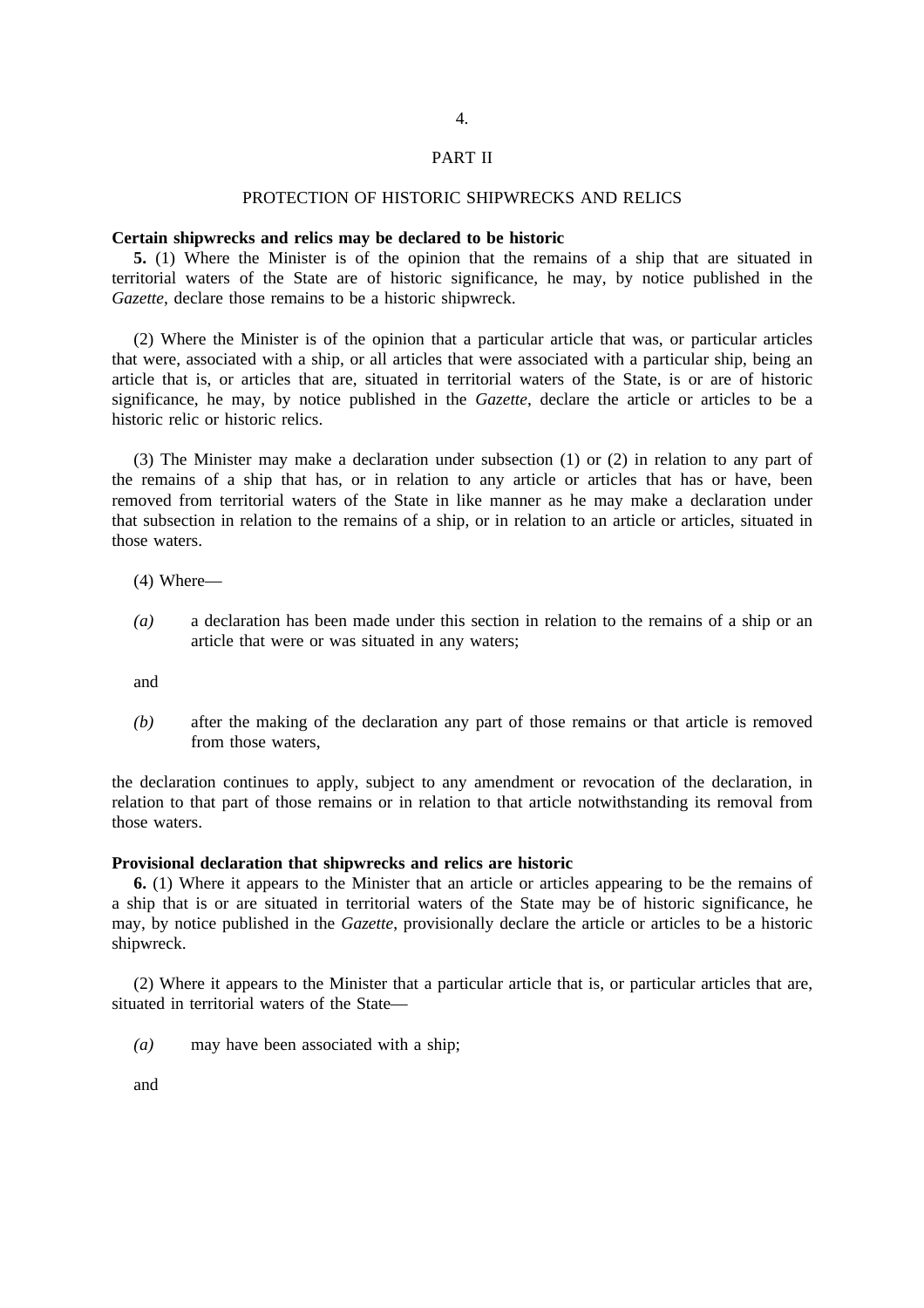*(b)* may be of historic significance,

he may, by notice published in the *Gazette*, provisionally declare the article or articles to be a historic relic or historic relics.

(3) The Minister may make a declaration under subsection (1) or (2) in relation to any article that has, or articles that have, been removed from territorial waters of the State in like manner as he may make a declaration under that subsection in relation to an article or articles situated in those waters.

- (4) Where—
- *(a)* a declaration has been made under this section in relation to an article that was situated in any waters;

and

*(b)* after the making of the declaration that article is removed from those waters,

the declaration continues to apply in relation to that article notwithstanding its removal from those waters.

(5) A notice under this section remains in force, unless sooner revoked, until the expiration of twelve months from the date of publication of the notice in the *Gazette*, but the revocation or expiration of a notice under this section does not prevent the publication in the *Gazette* of a further notice under this section in relation to an article or articles to which the revoked or expired notice applied.

#### **Protected zones**

**7.** (1) The Minister may, by notice published in the *Gazette*, declare an area (not exceeding 100 hectares) consisting of water or partly of water and partly of land within which a historic shipwreck is, or a historic relic is or historic relics are, situated to be a protected zone.

(2) Where a notice declaring an area to be a protected zone is in force under subsection (1), the protected zone shall be taken to include the airspace above that area and, to the extent to which that area consists of the surface of water, to include the waters beneath that area and the surface and subsoil of the land submerged by those waters.

(3) Where a notice under section 5 or 6 in relation to the remains of a ship or in relation to an article or articles is revoked or otherwise ceases to be in force, any notice under this section in relation to the remains or in relation to the article or articles ceases to be in force but this subsection does not prevent the publication in the *Gazette* of a further notice under this section in relation to the remains or in relation to the article or articles if a further notice is published in the *Gazette* under section 5 or 6 in relation to the remains or in relation to the article or articles.

### **Further publication of notices**

**8.** Where a notice under section 5, 6 or 7 is published in the *Gazette*, the Minister may cause a copy of the notice to be published in such newspapers, periodicals or other publications as he thinks appropriate.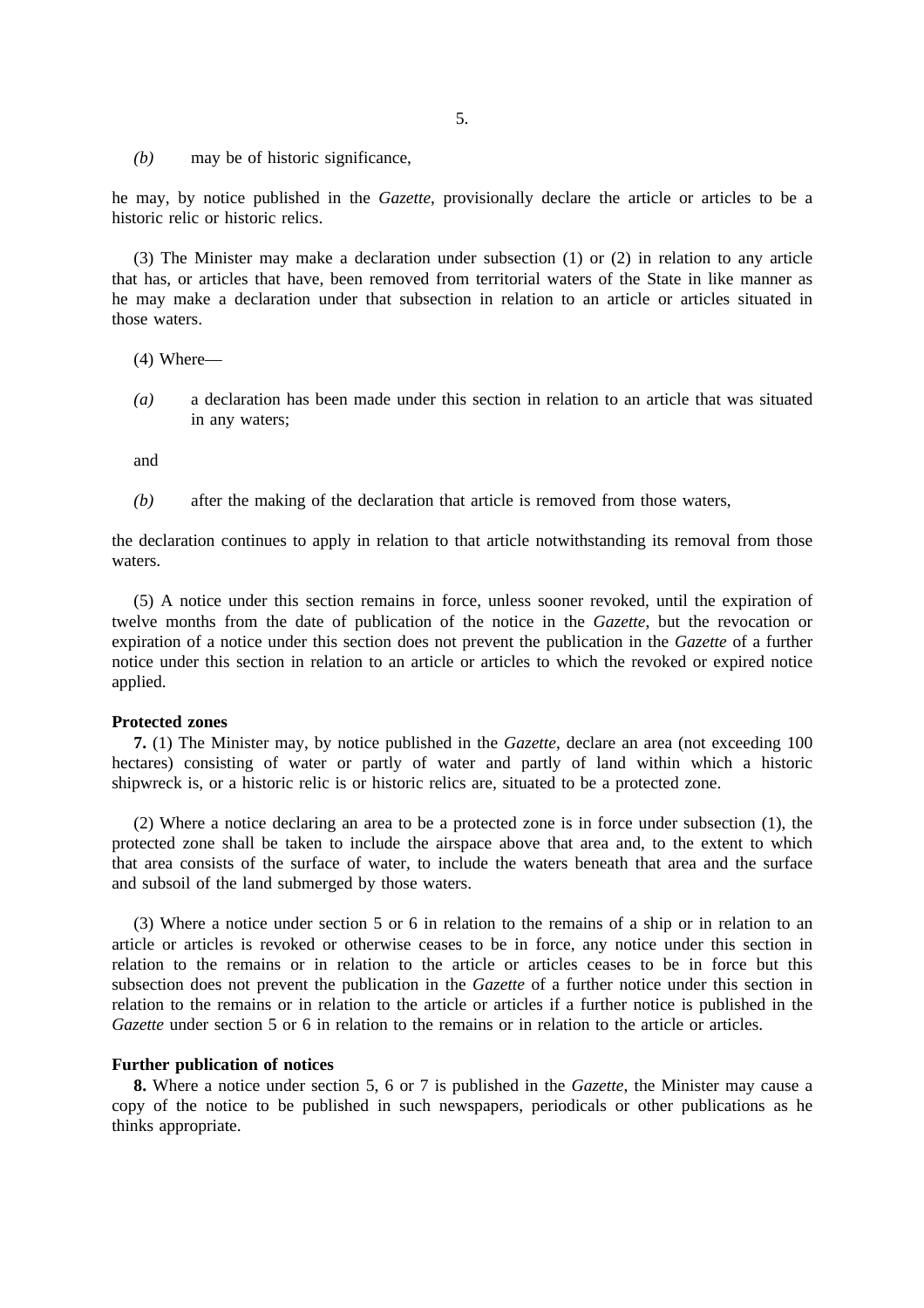### **Notice of location of historic shipwrecks and relics**

**9.** (1) Where—

*(a)* a person has possession, custody or control of an article;

and

*(b)* a notice applying in respect of the article is published in the *Gazette* under section 5 or 6,

the person shall, within thirty days after the date of publication of the notice in the *Gazette*, give the prescribed notice to the Minister in relation to the article.

Penalty: One thousand dollars.

(2) Where an article in respect of which a notice published in the *Gazette* under section 5 or 6 applies comes into the possession, custody or control of a person, the person shall, within thirty days after the day on which the article comes into his possession, custody or control, give the prescribed notice to the Minister in relation to the article.

Penalty: One thousand dollars.

(3) It is a defence to a prosecution of a person for an offence against subsection (1) or (2) in relation to an article in respect of which a notice was published in the *Gazette* under section 5 or 6 if the person proves that he did not know, and had no reasonable grounds for believing, that the article was an article to which the notice related.

(4) For the purposes of this section, the prescribed notice in relation to an article means a notice in writing describing the article and stating where the article is situated.

### **Power of Minister to ascertain location of historic shipwrecks and relics**

**10.** (1) Where it appears to the Minister that—

*(a)* a person may have, or may have had, possession, custody or control of an article;

and

*(b)* the article is or may be, or is or may be a part of, a historic shipwreck or is or may be a historic relic,

the Minister may, by notice in writing to the person, require the person, within the time specified in the notice—

- *(c)* to inform the Minister whether the person has, or has had, possession, custody or control of the article;
- *(d)* if the person has ceased to have possession, custody or control of the article, to give the Minister particulars of the circumstances in which the person ceased to have possession, custody or control of the article;

and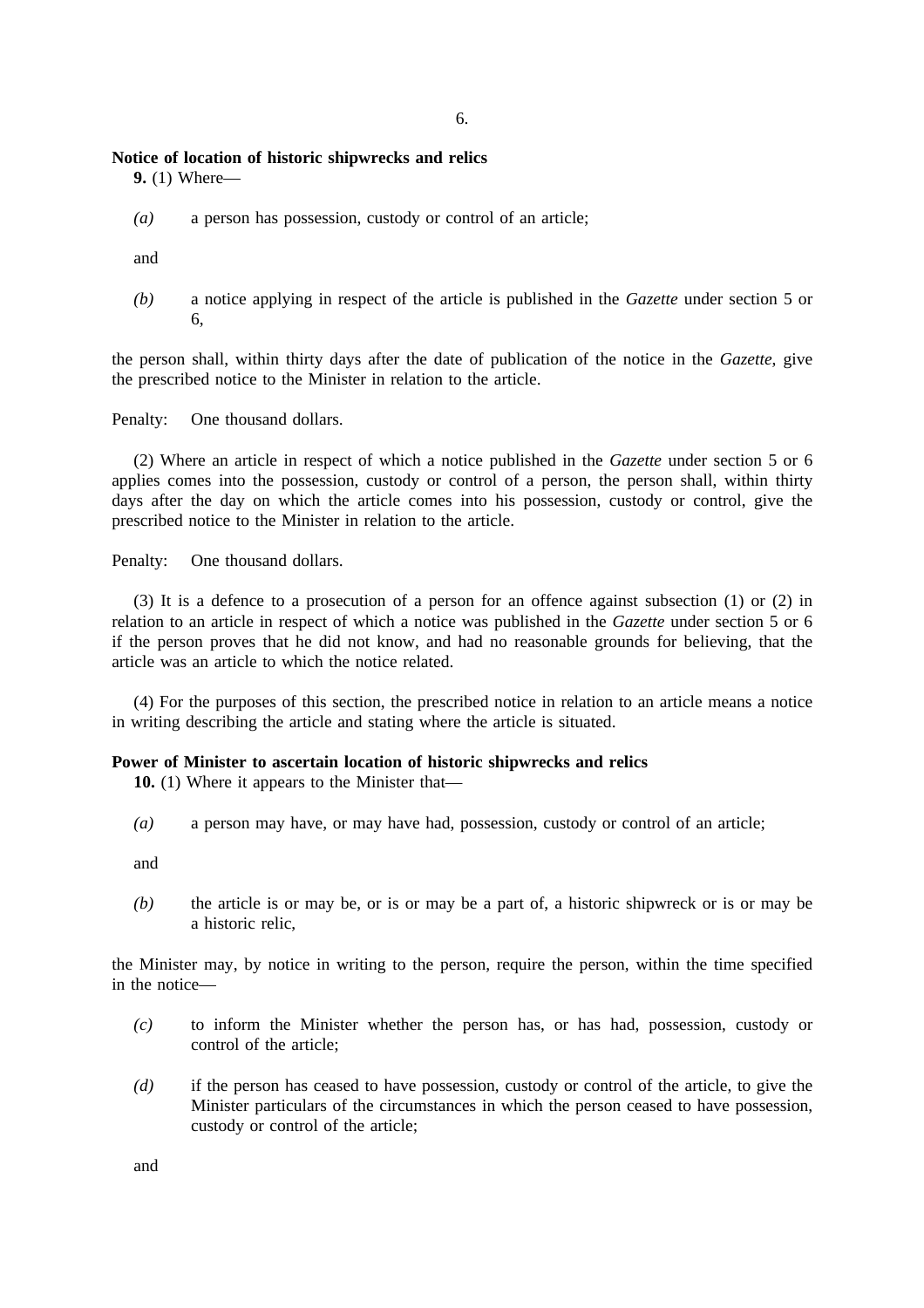- *(e)* if the person has transferred possession, custody or control of the article to another person, to give the Minister the name and address of the person to whom possession, custody or control of the article was transferred.
- (2) A person to whom a notice is given by the Minister under subsection (1) shall not—
- *(a)* refuse or fail to comply with the notice to the extent that the person is capable of complying with it;

or

*(b)* in purported compliance with the notice, knowingly furnish information that is false or misleading.

Penalty: One thousand dollars.

(3) A person is not excused from furnishing information in pursuance of this section on the ground that the information may tend to incriminate the person but the information furnished is not admissible in evidence against the person except in proceedings for an offence against this section.

### **Power of Minister to give directions in relation to custody of historic shipwrecks and relics**

**11.** (1) Where a person has possession, custody or control of an article, being, or being a part of, a historic shipwreck or being a historic relic, the Minister may, for the purpose of—

*(a)* the preservation of the article;

or

*(b)* the exhibition of, or the provision of access to, the article,

by notice in writing, require the person to take such action in relation to the article as is specified in the notice.

(2) The action that a person may be required to take in relation to an article by a notice under subsection (1) includes but is not limited to—

- *(a)* keeping the article in a particular manner or place;
- *(b)* removing the article to a particular place within a particular time;
- *(c)* doing a particular act in relation to the article within a particular time, being an act designed to assist in the preservation of the article;

and

*(d)* delivering the article into the custody of a particular person within a particular time.

(3) Where the Minister gives a notice to a person under subsection (1) requiring the person to take action in relation to an article other than action referred to in subsection (2)*(d)*, he shall in the notice inform the person that the person may, in lieu of taking that action, deliver the article within a specified time into the custody of a person specified in the notice.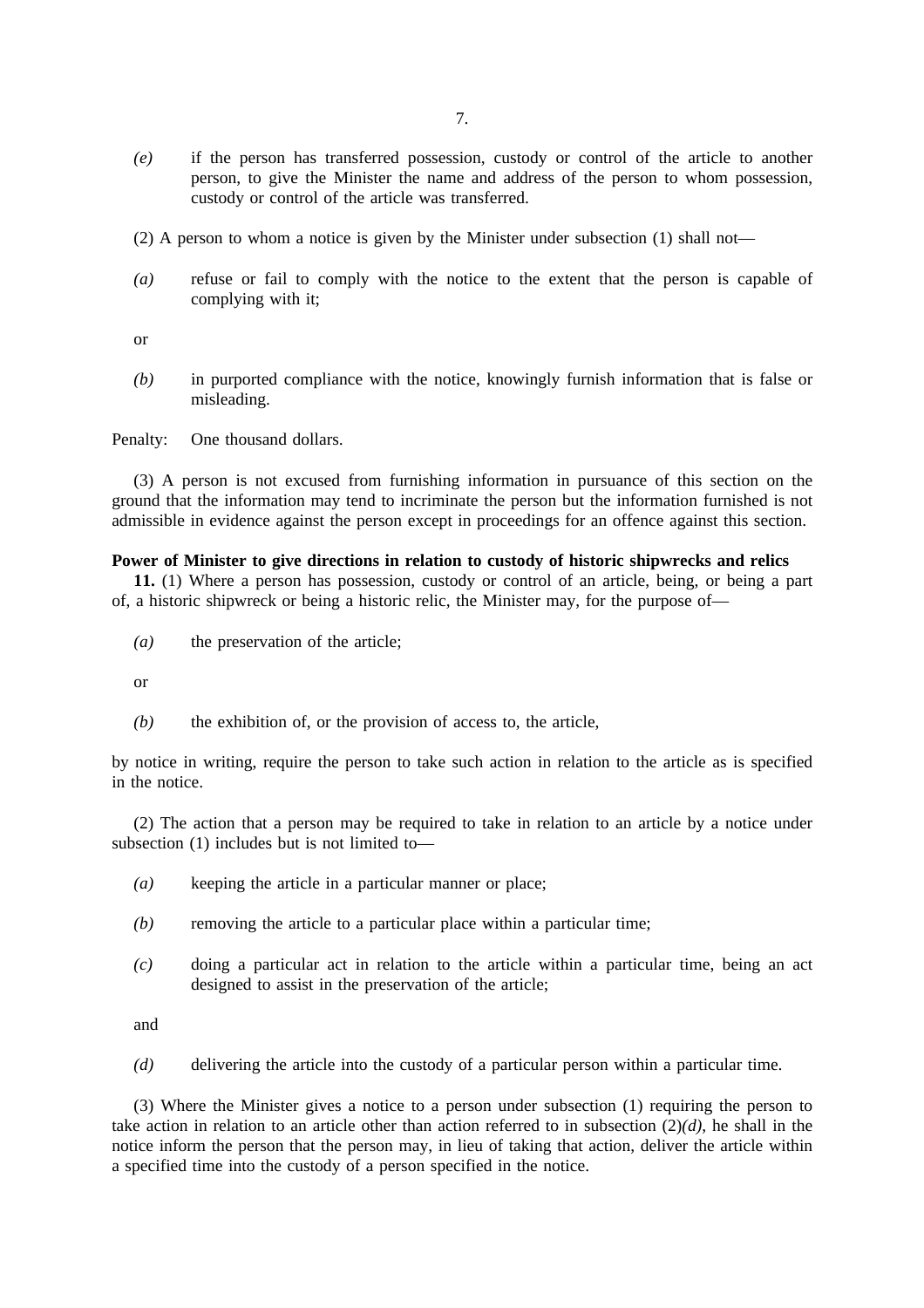(4) A person to whom a notice is given by the Minister under subsection (1) shall comply with the notice.

Penalty: Two thousand dollars or imprisonment for two years, or both.

(5) A civil action does not lie against a person in respect of any action taken by him in pursuance of a notice given to him by the Minister under subsection (1).

(6) A person to whom a notice is given under subsection (1) may, within one month after the date of the notice, apply to a District Court for review of the notice.

(7) Upon a review under subsection (6), the District Court may vary or annul the notice.

(8) A person to whom a notice is given under subsection (1) may recover, as a debt due to him from the Crown, reasonable costs incurred by him in carrying out the requirements of the notice.

#### **Register of Historic Shipwrecks**

**12.** (1) The Minister shall cause to be kept a register to be known as the Register of Historic Shipwrecks.

(2) The Minister shall cause to be entered in the Register particulars of notices in force under section 5, 6 or 7.

(3) A person may inspect the Register and, on payment of the prescribed fee, is entitled to be furnished with a copy of, or of any part of, the Register.

#### **Prohibition of certain action in relation to historic shipwrecks and relics**

**13.** (1) Except in accordance with a permit, a person shall not—

- *(a)* damage or destroy a historic shipwreck or a historic relic;
- *(b)* interfere with a historic shipwreck or a historic relic;
- *(c)* dispose of a historic shipwreck or a historic relic;
- or
- *(d)* remove a historic shipwreck or a historic relic from the territorial waters of the State.

(2) A reference in subsection (1) to the removal of a historic shipwreck or a historic relic from the territorial waters of the State includes a reference to the removal of a historic shipwreck or a historic relic from the surface or subsoil of land submerged by those waters or from a reef in those waters.

(3) A person who contravenes this section is guilty of an offence and is punishable, on conviction, by a fine not exceeding five thousand dollars, or imprisonment for a period not exceeding five years or both.

(4) In this section, "historic shipwreck" includes a part of a historic shipwreck.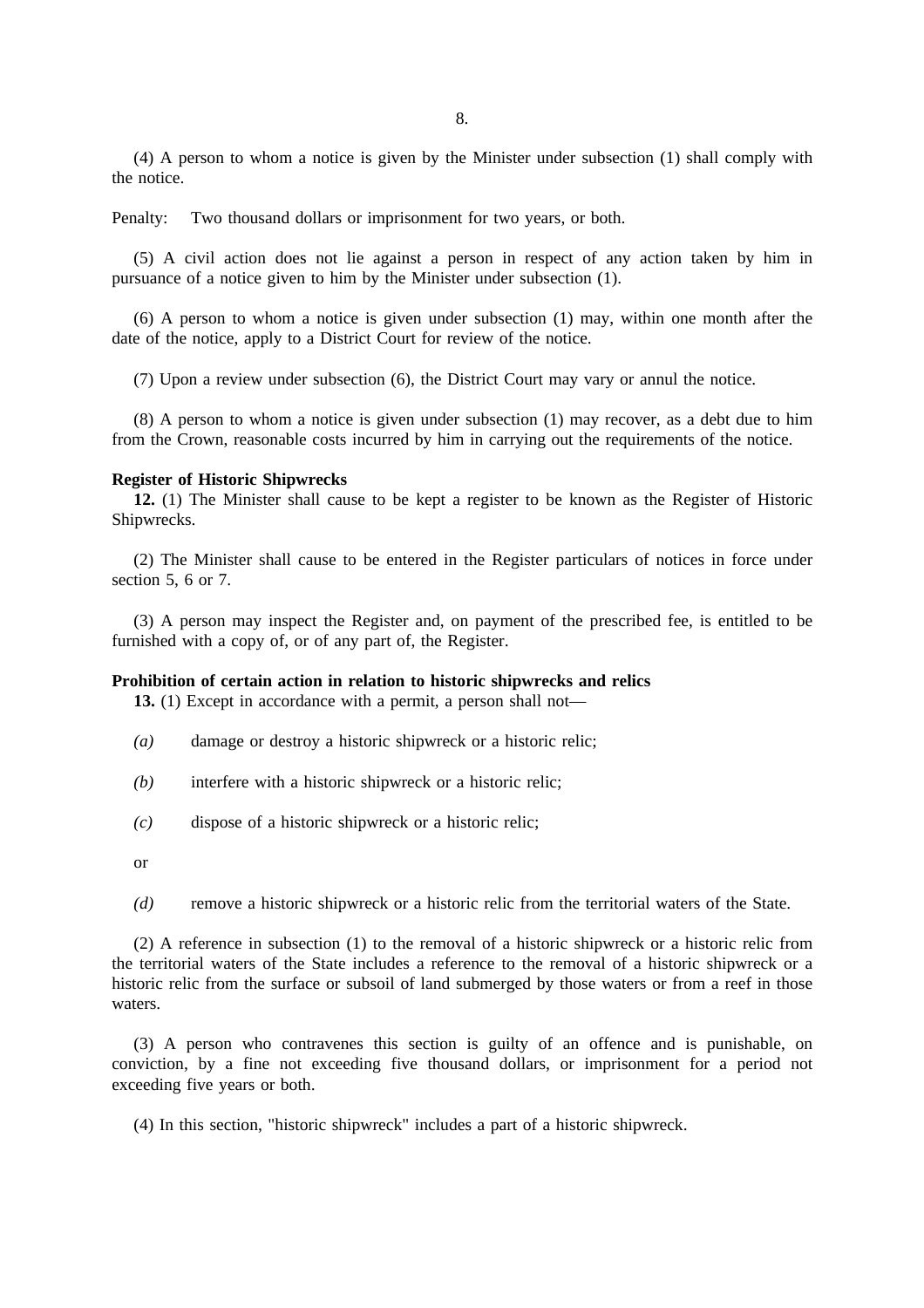#### **Regulations may prohibit certain activities in protected zone**

**14.** (1) The regulations may make provision—

- *(a)* for and in relation to prohibiting or restricting—
	- (i) the bringing into a protected zone of equipment constructed or adapted for the purpose of diving, salvage or recovery operations, or of any explosives, instruments or tools the use of which would be likely to damage or interfere with a historic shipwreck or a historic relic situated within that protected zone;
	- (ii) the use within a protected zone of any such equipment, explosives, instruments or tools;
	- (iii) causing a ship carrying any such equipment, explosives, instruments or tools to enter, or remain within, a protected zone;
	- (iv) trawling, or diving or other underwater activity, within a protected zone;

or

(v) the mooring or use of ships within a protected zone;

and

*(b)* prescribing penalties, not exceeding a fine of one thousand dollars, or imprisonment for one year, or both, for any contravention of a provision of any regulations made for the purposes of paragraph *(a)*.

(2) The provision that may be made by regulations made for the purposes of this section for or in relation to restricting the doing of an act includes a provision prohibiting the doing of that act except in accordance with a permit.

(3) Regulations made for the purposes of subsection (1)*(a)* may be of general application or may make different provision in relation to different protected zones.

(4) In this section, "ship" includes a hovercraft and any similar craft.

#### **Permits for exploration or recovery of shipwrecks and relics**

**15.** (1) The Minister may, in his discretion, upon application by a person, grant a permit to that person authorizing that person and any other persons named or described in the permit to do an act or thing specified in the permit the doing of which would otherwise be prohibited by section 13 or by regulations made for the purposes of section 14.

(2) The Minister may, when granting a permit or at any time while a permit is in force, impose conditions in respect of the permit and may at any time revoke or vary any conditions so imposed.

(3) The conditions that may be imposed under subsection (2) in respect of a permit authorizing the doing of an act or thing include but are not limited to—

*(a)* a condition requiring the act or thing to be done in a specified manner;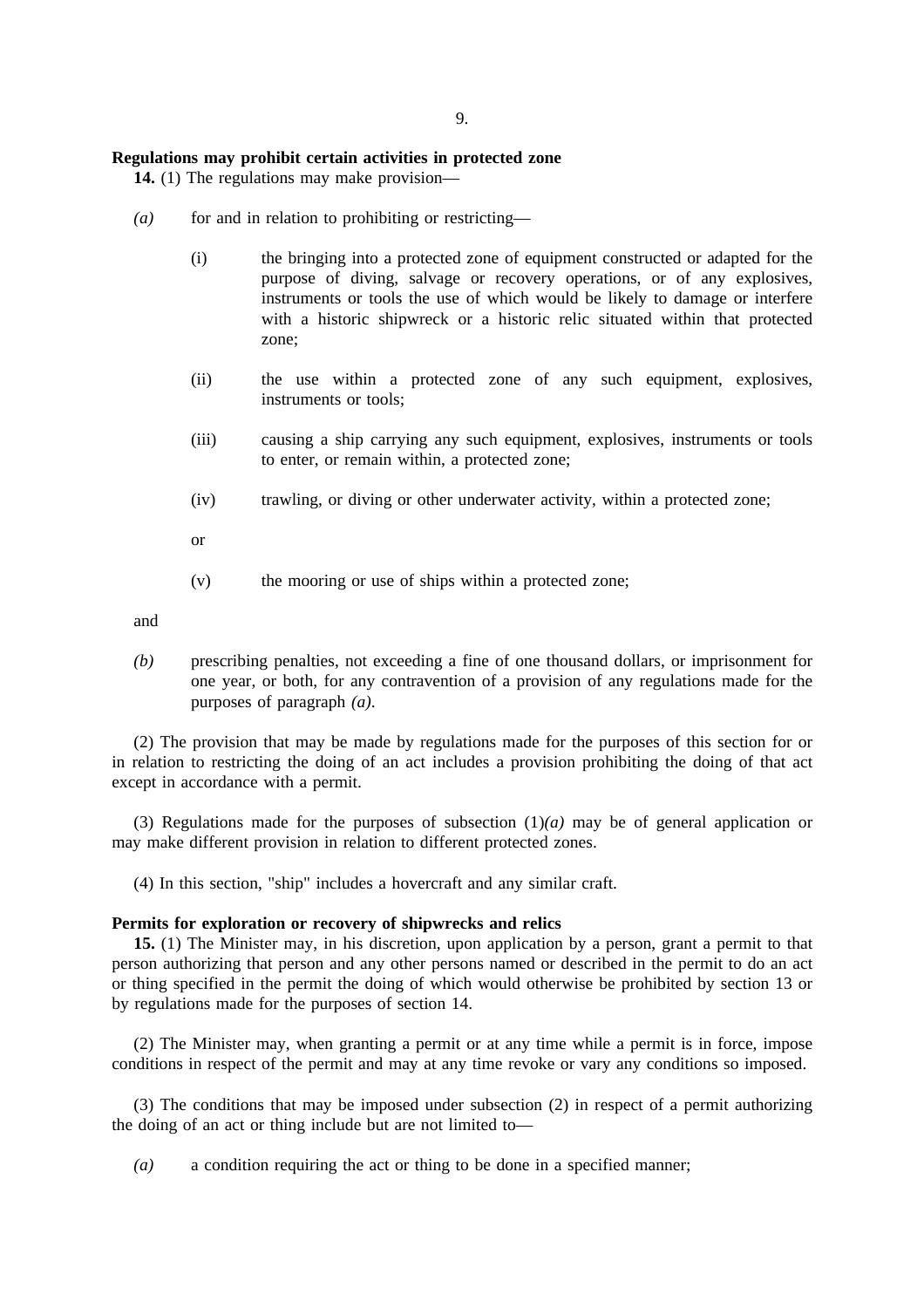*(b)* a condition requiring the act or thing to be done only in accordance with the directions of a person named or described in the permit as a person empowered to give such directions;

and

*(c)* a condition requiring any articles obtained by the doing of an act that is authorized by the permit to be done to be held in such custody or dealt with in such manner as is specified in the permit or as is specified in directions given by a person named or described in the permit as a person empowered to give such directions.

(4) A condition imposed in respect of a permit (other than a condition contained in a permit) or a revocation or variation of a condition so imposed takes effect when notice of the condition or of the revocation or variation is served on the person to whom the permit was granted.

(5) A person shall not contravene a condition imposed in respect of a permit that has been granted to him or is otherwise applicable to him.

Penalty: Two thousand dollars or imprisonment for two years, or both.

(6) The Minister may, at any time, by notice in writing to the person to whom a permit has been granted—

- *(a)* revoke the permit;
- *(b)* suspend the permit;

or

*(c)* cancel the suspension of the permit.

(7) A suspension of a permit may be of indefinite duration or for a specified period.

### **Defences**

**16.** It is a defence to a prosecution of a person for an offence against section 13, for an offence against a regulation made for the purposes of section 14, or for an offence against section 15(5), if the act that constituted the offence was done for the purpose of—

- *(a)* saving human life;
- *(b)* securing the safety of a ship (including a hovercraft or any similar craft) where the ship was endangered by stress of weather or by navigational hazards;

or

*(c)* dealing with an emergency involving a serious threat to the environment,

or was done with any other reasonable excuse.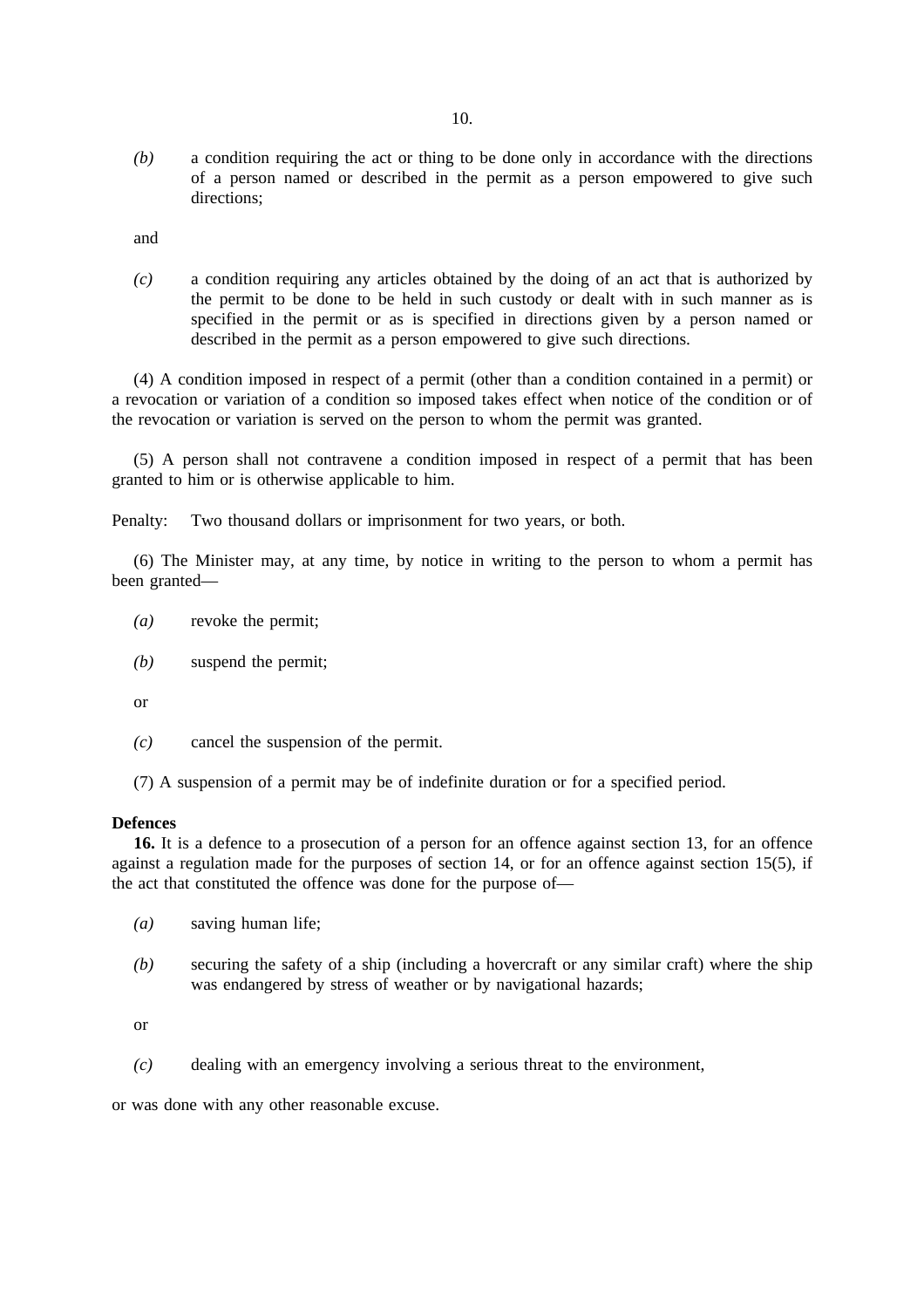# 11.

### **Discovery of shipwrecks and relics to be notified**

**17.** (1) A person who finds, in a fixed position in territorial waters of the State, the remains of a ship or of a part of a ship, or an article associated with a ship, shall, as soon as practicable, give to the Minister a notice setting out a description of the remains or of the article and a description of the place where the remains are, or the article is, situated, being a description of that place that is sufficient to enable the remains or article to be located.

Penalty: One thousand dollars.

(2) It is a defence to a prosecution of a person for an offence against subsection (1) if the person proves, or proves that he had reasonable grounds for believing, that a notice setting out a description of the place where the remains are or the article is situated, being a description that is sufficient to enable the remains or article to be located, was given to the Minister by another person before it was practicable for the firstmentioned person to give such a notice.

(3) A person shall not in a notice purporting to be given to the Minister under subsection (1) make a statement that to his knowledge is false or misleading in a material particular.

Penalty: One thousand dollars.

#### **Rewards**

**18.** (1) The Minister may—

- *(a)* pay a reward not exceeding the prescribed amount to the person who first notifies the Minister in accordance with section 17 of the location of any remains or article—
	- (i) a description of the location of which, being a description sufficient to enable the remains or article to be located, had not previously been published in Australia;
	- and
	- (ii) in respect of which a declaration has, since the notification was made, been made under section 5;
- *(b)* offer and pay a reward not exceeding the prescribed amount to the person who first furnishes to the Minister a description of the location of a historic shipwreck, or of a historic relic or historic relics, specified in the offer, being a description sufficient to enable the historic shipwreck or historic relic or historic relics to be located;

and

*(c)* pay a reward not exceeding the prescribed amount to any person who furnishes information leading to the conviction of a person for an offence against this Act.

(2) Payments under subsection (1) shall be made out of moneys appropriated by the Parliament for the purpose.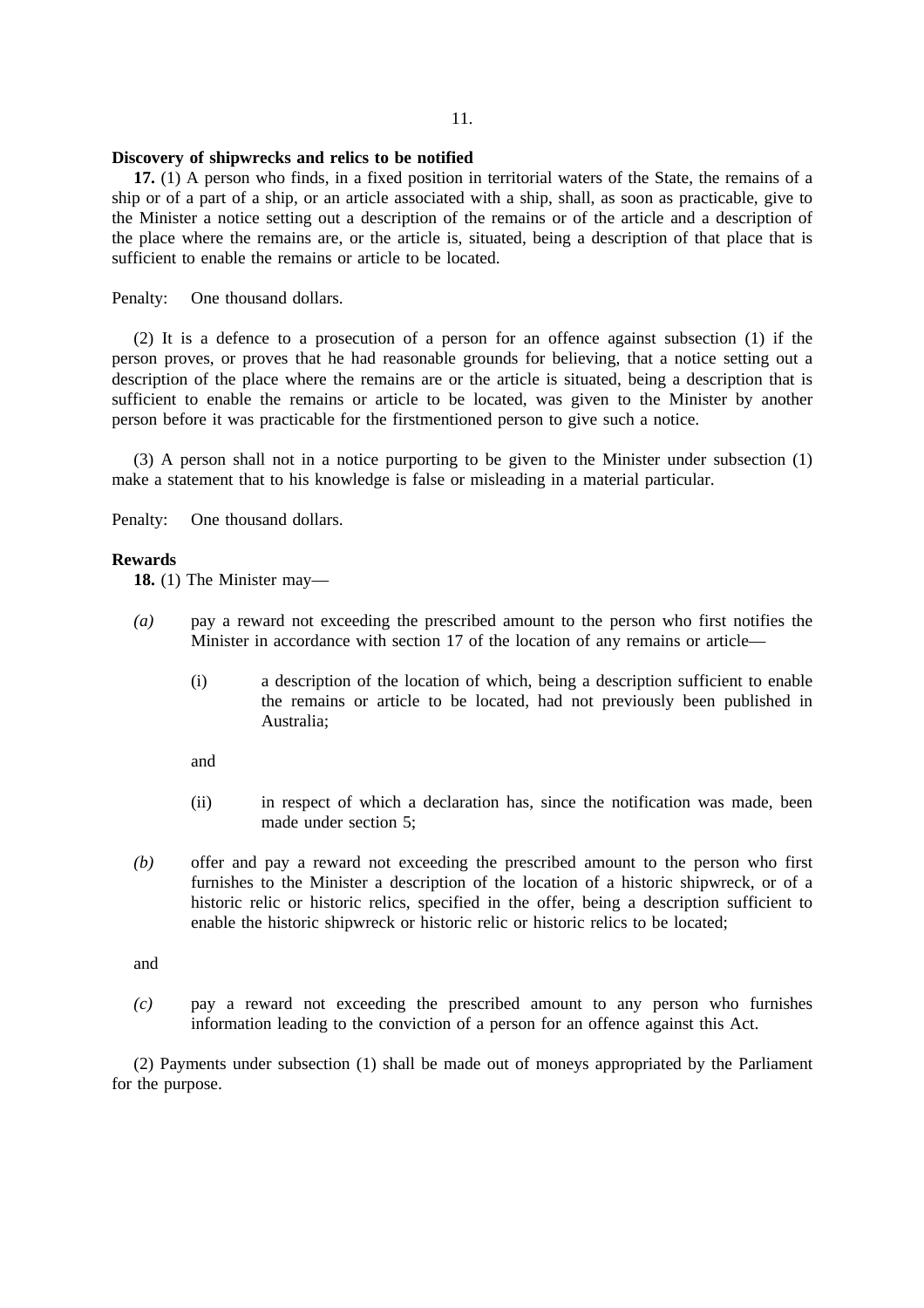#### PART III

#### MISCELLANEOUS

# **Arrangements for Commonwealth authorities to perform functions in relation to historic shipwrecks and relics**

**19.** The Governor may make arrangements with the Governor-General of the Commonwealth for the performance of functions by a competent authority of the Commonwealth in relation to the protection, recovery, preservation and exhibition of historic shipwrecks and historic relics.

### **Power of Minister to vest property in historic shipwrecks and relics in the Crown**

**20.** (1) Where the Minister is of the opinion that it is necessary to do so in order to protect the public interest, he may, by notice published in the *Gazette*, declare any historic shipwreck or historic relic to be vested in the Crown.

(2) Upon the publication of a notice under subsection (1), the ownership of the historic shipwreck or historic relic vests in the Crown free of any other interest.

(3) No notice may be published under subsection (1) in respect of a historic shipwreck or historic relic lawfully in the possession of a person at the commencement of this Act.

(4) A person who would, but for the publication of a notice under this section, have been entitled to a historic shipwreck or historic relic, or to any interest in a historic shipwreck or historic relic, may, within six months of the publication of the notice, claim compensation for his loss by action against the Crown in the Land and Valuation Court.

(5) Upon a claim under subsection (4), the Land and Valuation Court may award such compensation against the Crown as it considers just.

### **Appointment of inspectors**

**21.** (1) The Minister may, by writing signed by him, appoint a person to be an inspector for the purposes of this Act.

(2) The Minister shall cause to be issued to each inspector appointed under subsection (1) an identity card in accordance with the prescribed form containing a photograph of the inspector.

(3) A person who ceases to be an inspector appointed under subsection (1) shall forthwith return his identity card to the Minister.

Penalty: One hundred dollars.

#### **Powers of inspectors**

**22.** (1) Where an inspector has reasonable grounds for believing that it is necessary to do so for the purpose of ascertaining whether an offence against this Act has been or is being committed or that by doing so evidence in relation to the commission of such an offence may be obtained, the inspector may, with or without persons and equipment to assist him—

- *(a)* go on board a ship;
- *(b)* require a person in charge of a ship to take steps to facilitate boarding;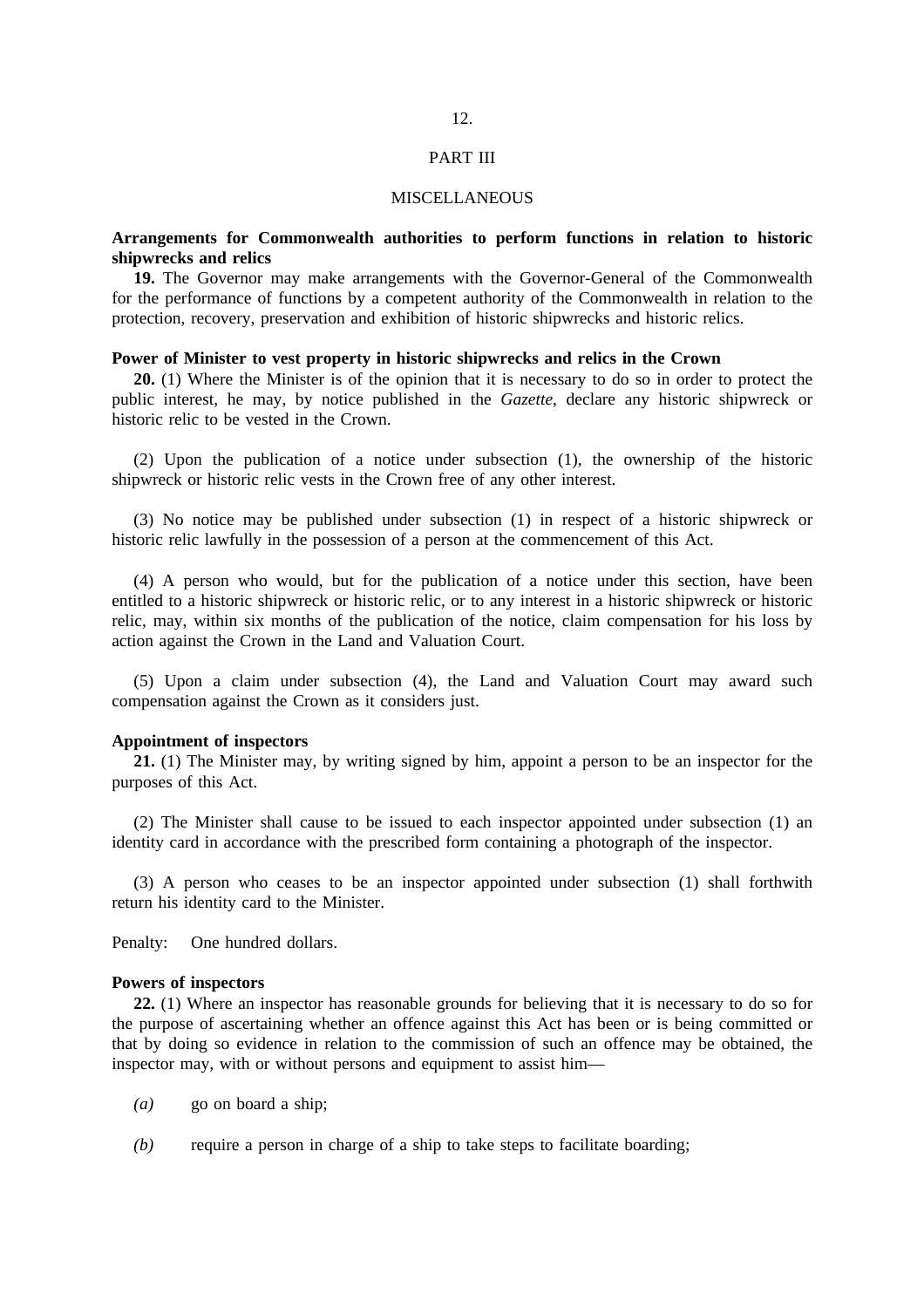- *(c)* open, or require a person to open, any cargo holds, compartments or containers on any ship boarded in accordance with paragraph *(a)* and inspect the contents of any such cargo holds, compartments or containers;
- *(d)* require any person found in or on any ship boarded in accordance with paragraph *(a)* to produce any permit in force under this Act that is in his possession;

and

*(e)* require a person to answer questions.

(2) Where an inspector has reason to believe that a person has failed to comply with a notice given to the person under section  $11(1)$ , the inspector may make application to a Justice of the Peace for a warrant authorizing the inspector, with or without persons and equipment to assist him, for the purpose of ascertaining whether the person has failed to comply with the notice—

*(a)* to enter any specified land or premises;

and

*(b)* to search any land or premises so entered and to break open any cupboard, drawer, desk, box, package or other receptacle, whether a fixture or not, on the land or in the premises.

(3) If, on an application under subsection (2), the Justice of the Peace is satisfied by information on oath or affirmation that the issue of the warrant is reasonably required for the purposes of that subsection, the Justice of the Peace may grant a warrant accordingly.

(4) A warrant under subsection (3) shall specify a date after which the warrant ceases to have effect.

(5) A person shall not—

*(a)* without reasonable excuse, fail to comply with a requirement made of him by an inspector in the exercise of a power under this section;

or

*(b)* in answer to a question that he is required to answer under this section, make a statement that is false or misleading in a material particular.

Penalty: One thousand dollars.

(6) It is a reasonable excuse for a person to fail to answer a question that he is required to answer under this section that the answer to the question may tend to incriminate him.

- (7) A person who—
- *(a)* without reasonable excuse, hinders or obstructs an inspector in the exercise of a power under this section;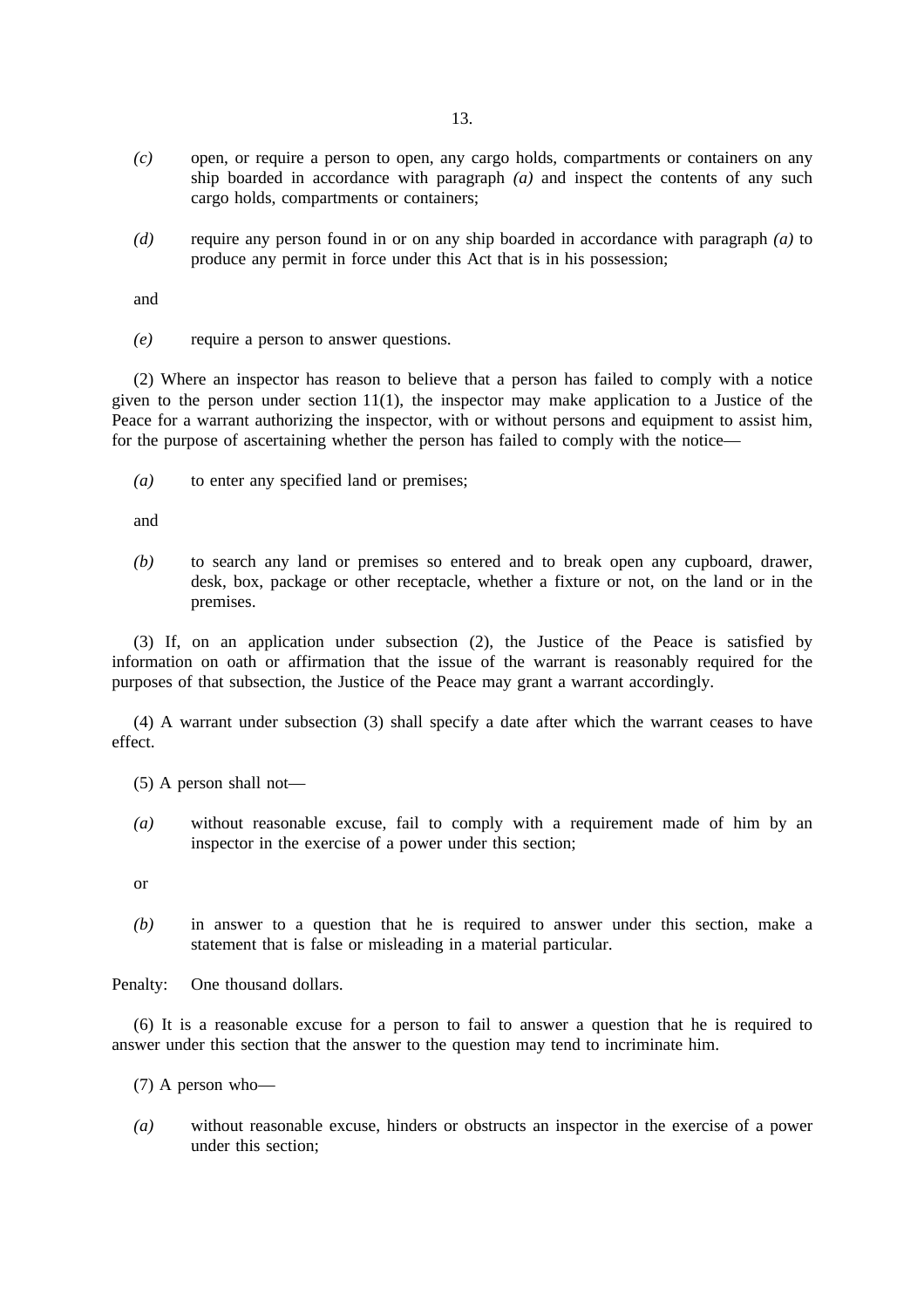or

*(b)* assaults or threatens an inspector exercising a power under this section,

is guilty of an offence and is punishable, on conviction, by a fine not exceeding two thousand dollars, or imprisonment for a period not exceeding two years, or both.

(8) In this section, "ship" includes a hovercraft and any similar craft.

#### **Arrest without warrant**

**23.** (1) An inspector may, without warrant, arrest a person if the inspector reasonably believes—

*(a)* that the person has committed an offence against section 13 or against regulations made for the purposes of section 14;

and

*(b)* that proceedings against the person by summons would not be effective.

(2) Where an inspector (other than a member of a police force who is in uniform) arrests a person under subsection (1), the inspector shall—

*(a)* in the case of an inspector who is a member of a police force—produce, for inspection by the person arrested, written evidence of the fact that the inspector is a member of a police force;

or

*(b)* in any other case—produce his identity card for inspection by the person arrested.

(3) Where a person is arrested under subsection (1), an inspector shall forthwith bring the person, or cause him to be brought, before a Justice of the Peace or other proper authority to be dealt with in accordance with law.

(4) Nothing in this section prevents the arrest of a person in accordance with any other law.

### **Seizure and forfeiture**

**24.** (1) An inspector may seize any ship, equipment or article that he reasonably believes to have been used or otherwise involved in the commission of an offence against this Act and may retain the ship, equipment or article until the expiration of a period of 60 days after the seizure or, if a prosecution for an offence against this Act in the commission of which the ship, equipment or article may have been used or otherwise involved is instituted within that period, until the prosecution is terminated.

(2) The Minister may authorize any ship, equipment or article seized under subsection (1) to be released to its owner, or to the person from whose possession it was seized, either unconditionally or on such conditions as the Minister thinks fit, including conditions as to the giving of security for payment of its value if it is forfeited.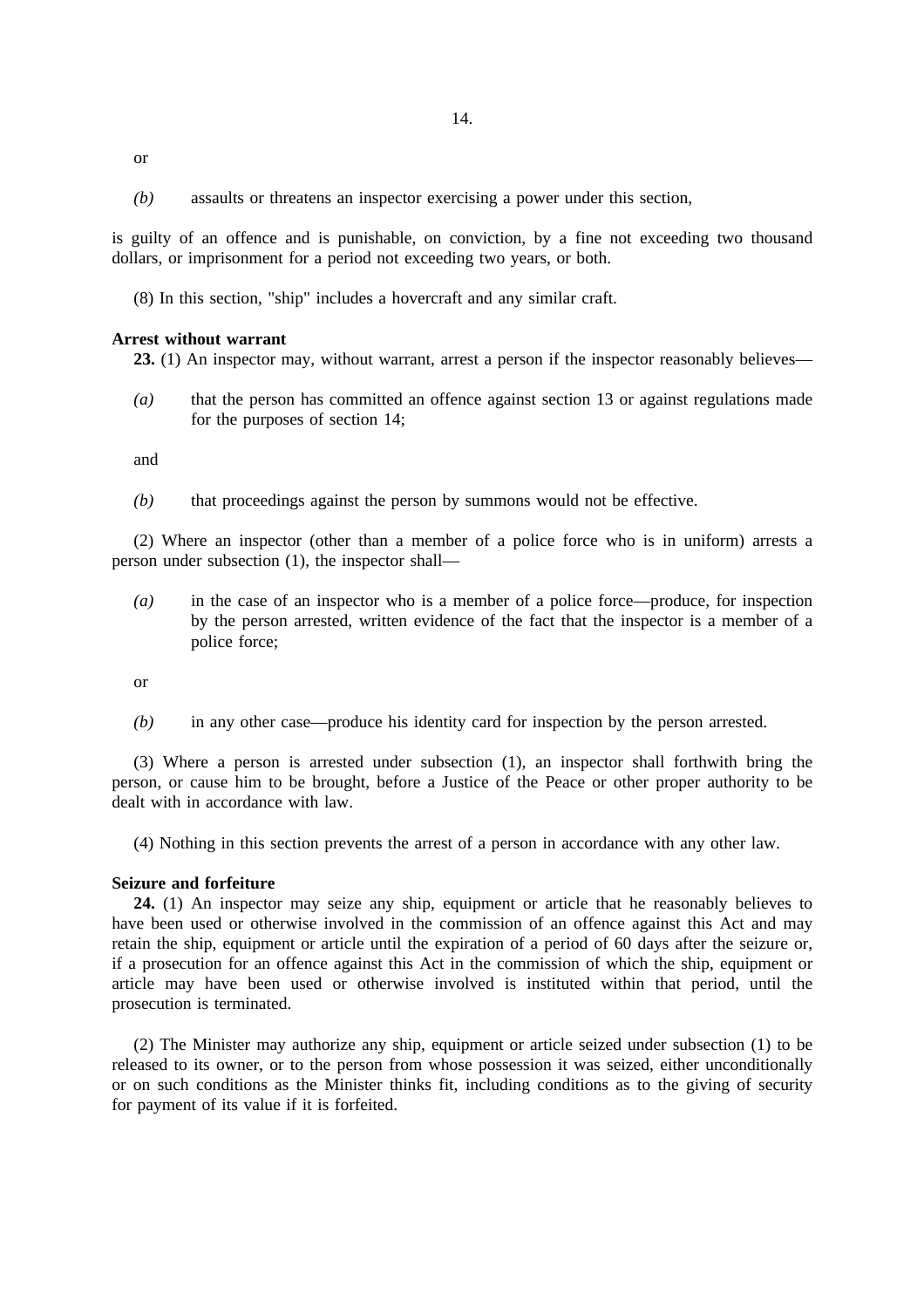(3) Where a court convicts a person of an offence against this Act, the court may order the forfeiture to the Crown of any ship, equipment or article used or otherwise involved in the commission of the offence.

(4) Any ship, equipment or article forfeited under this section may be sold or otherwise dealt with as the Minister thinks fit.

(5) A reference in this section to an article involved in the commission of an offence includes a reference to any historic shipwreck, or part of a historic shipwreck or any historic relic, to which the offence relates.

(6) In this section, "ship" includes a hovercraft and any similar craft.

#### **Prosecution of offences**

**25.** (1) Subject to subsection (2), proceedings for an offence against this Act shall be disposed of summarily.

(2) An offence against this Act that is punishable by imprisonment is a minor indictable offence and proceedings in respect of such an offence shall be disposed of accordingly.

# **Certificate by Minister to be evidence**

**26.** (1) In any proceedings for an offence against this Act, a certificate by the Minister stating that a place specified in the certificate is a place—

*(a)* in territorial waters of the State;

or

*(b)* in a specified protected zone,

is proof, in the absence of proof to the contrary, of the matters stated in the certificate.

(2) An apparently genuine document purporting to be a certificate of the Minister under this section shall, in the absence of proof that it is not such a certificate, be accepted as such in any proceedings for an offence against this Act.

### **Delegation**

**27.** (1) The Minister may, either generally or as otherwise provided by the instrument of delegation, by writing signed by him, delegate to a person any of his powers under this Act.

(2) A power so delegated, when exercised by the delegate, shall, for the purposes of this Act, be deemed to have been exercised by the Minister.

(3) A delegation under this section does not prevent the exercise of a power by the Minister.

#### **Notices**

**28.** (1) Without prejudice to any other method of service permitted by law, a notice to a person by the Minister under this Act may be served on the person by being sent by post to the person at the address of the person last known by the Minister.

(2) A notice to the Minister under this Act may be given as prescribed.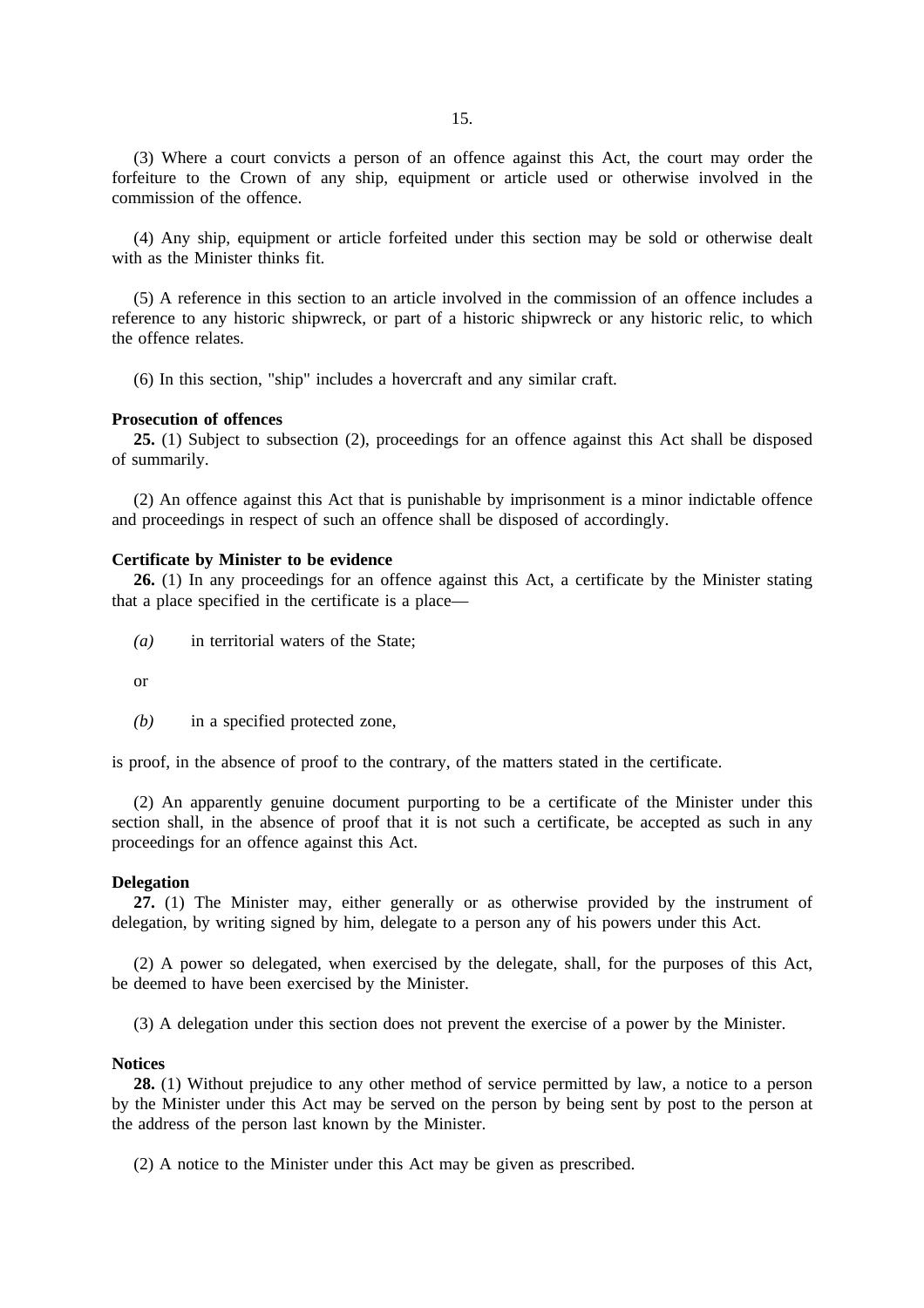(3) A notice by the Minister that has been published in the *Gazette* in pursuance of this Act may be amended or revoked by the Minister by a further notice published in the *Gazette*.

# **Regulations**

**29.** The Governor may make such regulations as are contemplated by this Act, or as are necessary or expedient for the purposes of this Act.